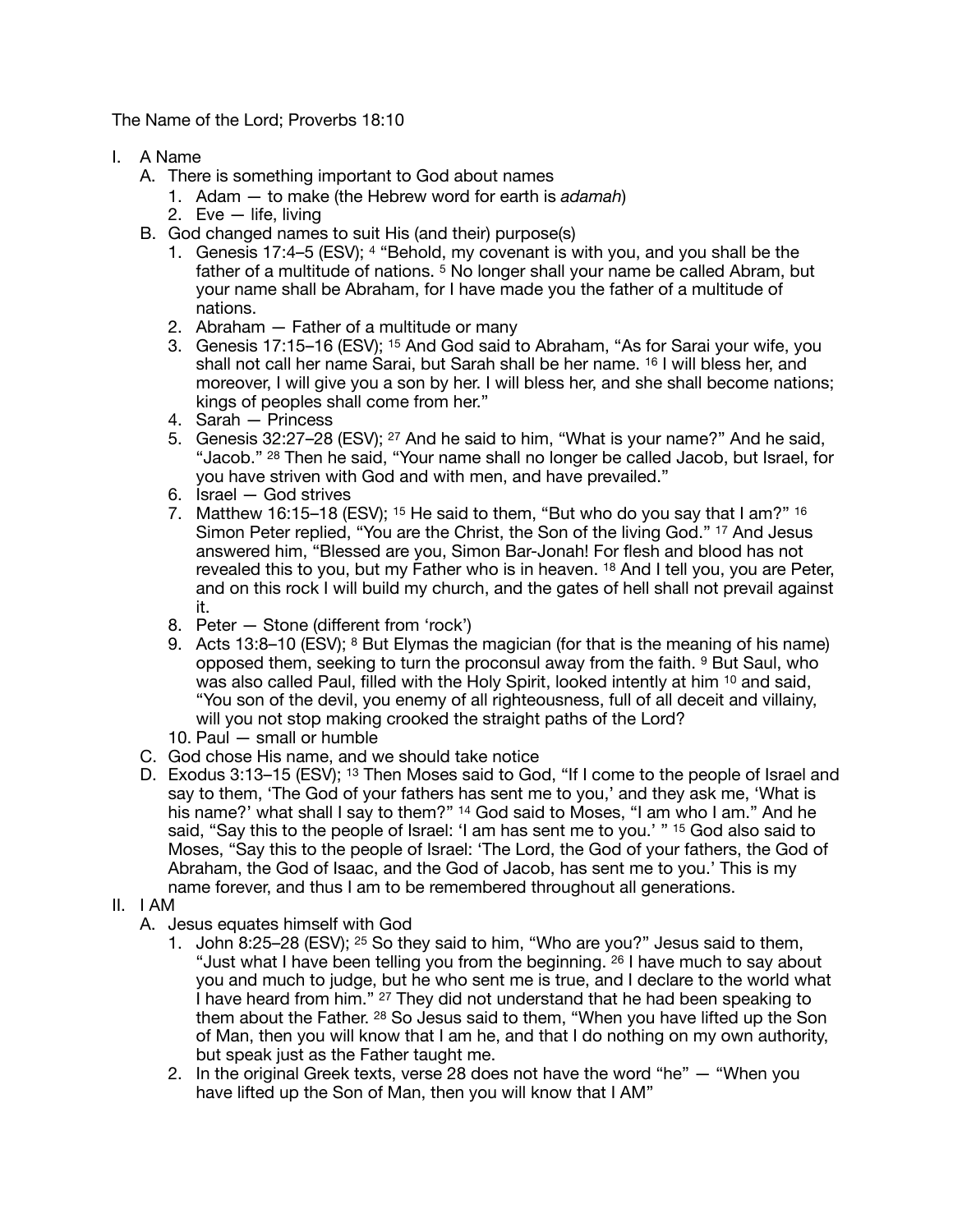- 3. There are many places Jesus' words are translated, "I am he" but only say "I AM"
- 4. John 8:42 (ESV); Jesus said to them, "If God were your Father, you would love me, for I came from God and I am *here*. I came not of my own accord, but he sent me.
- 5. John 8:56–58 (ESV); 56 Your father Abraham rejoiced that he would see my day. He saw it and was glad." <sup>57</sup> So the Jews said to him, "You are not yet fifty years old, and have you seen Abraham?" 58 Jesus said to them, "Truly, truly, I say to you, before Abraham was, I am."
- 6. Notice the change from past to present tense
- 7. Both the Hebrew and Greek words, "I AM" are the 'to be' verb to exist
- 8. Before Abraham existed, Jesus exists past, present, and future
- B. There is immense power in God's name
	- 1. Jesus is in the Garden and confronted by Judas and the mob that have come out to arrest Him
	- 2. John 18:4–8 (ESV); 4 Then Jesus, knowing all that would happen to him, came forward and said to them, "Whom do you seek?" 5 They answered him, "Jesus of Nazareth." Jesus said to them, "I am *he*." Judas, who betrayed him, was standing with them. 6 When Jesus said to them, "I am *he*," they drew back and fell to the ground. 7 So he asked them again, "Whom do you seek?" And they said, "Jesus of Nazareth." 8 Jesus answered, "I told you that I am *he*. So, if you seek me, let these men go."
- <span id="page-1-1"></span>C. The power to save
- III. Jesus
	- A. "When westerners say "Jesus," We're using an anglicized version of the Greek name Iēsous, which corresponds to the Hebrew name Yeshua—a shortened form of Yehoshua.
	- B. Yehoshua is made up of two parts. The prefix "Yeho" is a version of the Tetragrammaton: the four-letter name of God (YHWH). We can find this prefix in many Hebrew names: Jehoshaphat (YHWH has judged), Jehoiachin (established by YHWH), Jehonathan (YHWH has given)
	- C. The second part of the name comes from the Hebrew verb "yasha" which means rescue, deliver, or save. Jesus' name communicates the truth that Yahweh will save!" [1](#page-1-0)
	- D. God rescues, or Savior
	- E. Luke 8:44–46 (ESV); 44 She came up behind him and touched the fringe of his garment, and immediately her discharge of blood ceased. 45 And Jesus said, "Who was it that touched me?" When all denied it, Peter said, "Master, the crowds surround you and are pressing in on you!" 46 But Jesus said, "Someone touched me, for I perceive that power has gone out from me."
	- F. Jesus is the manifestation of God, the power of God, the great I AM His name being the very purpose of God — God Rescues!
		- 1. The One whose sacrifice satisfied God's wrath on mankind
		- 2. The One who redeemed mankind removing the separation between them and God
		- 3. The One who restored the 'garden' relationship between God and mankind
		- 4. Philippians 2:8–11 (ESV); 8 And being found in human form, he humbled himself by becoming obedient to the point of death, even death on a cross. <sup>9</sup> Therefore God has highly exalted him and bestowed on him the name that is above every name, 10 so that at the name of Jesus every knee should bow, in heaven and on earth and under the earth, 11 and every tongue confess that Jesus Christ is Lord, to the glory of God the Father.

<span id="page-1-0"></span> <sup>&</sup>quot;What Does the Name 'Jesus' Mean?: Jesus Film Project." *What Does the Name "Jesus"* [1](#page-1-1) *Mean? | Jesus Film Project*, 28 June 2018, www.jesusfilm.org/blog-and-stories/jesus-namemean.html.